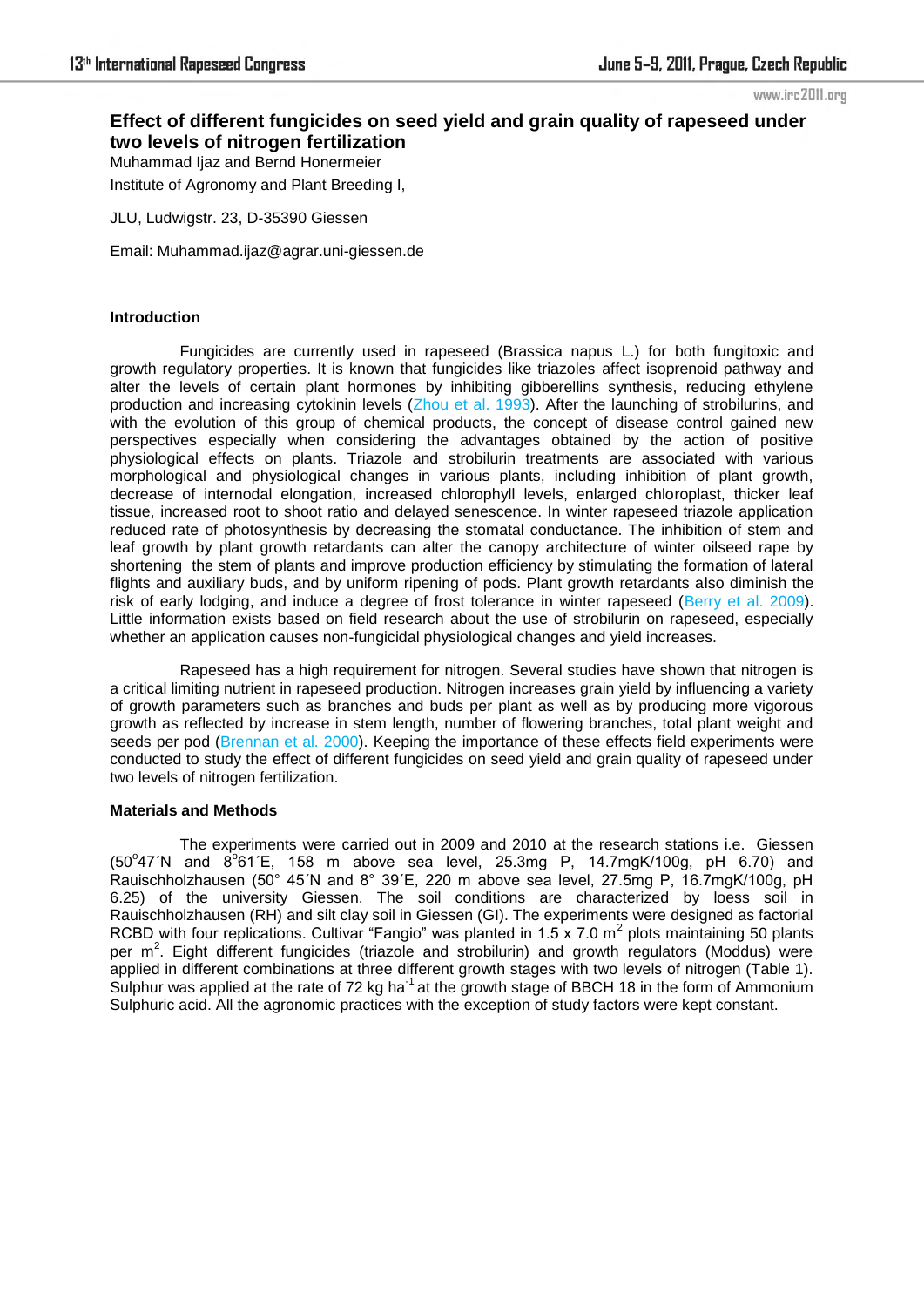## **Factor A** Nitrogen fertilization

**N1**= 50 + 120 and 100 kg/ha (autumn, BBCH 18 and BBCH 53)

**N2**= 30 + 90 and 80 kg/ha (autumn, BBCH 18 and BBCH 53)

#### **Factor B** Fungicides and Growth regulators

Table: 1 Fungicide and growth regulator treatments, dose and stage of application in 2009 and 2010

| No. |                             | 1 <sup>st</sup> Autumn application | $2nd$ application BBCH 53 |                        | $3rd$ Application BBCH 65 |                        |  |  |  |  |  |
|-----|-----------------------------|------------------------------------|---------------------------|------------------------|---------------------------|------------------------|--|--|--|--|--|
|     | Treat.                      | Dose Lha <sup>-1</sup>             | Treat.                    | Dose Lha <sup>-1</sup> | Treat.                    | Dose Lha <sup>-1</sup> |  |  |  |  |  |
| 1   | Control (without fungicide) |                                    |                           |                        |                           |                        |  |  |  |  |  |
| 2   | Caramba                     | 0.7                                |                           |                        |                           |                        |  |  |  |  |  |
| 3   | Folicur                     | 0.7                                |                           |                        |                           |                        |  |  |  |  |  |
| 4   | Moddus                      | 0.5                                |                           |                        |                           |                        |  |  |  |  |  |
| 5   |                             |                                    | Caramba                   | 1.0                    |                           |                        |  |  |  |  |  |
| 6   |                             |                                    | Folicur                   | 1.0                    |                           |                        |  |  |  |  |  |
| 7   |                             |                                    | <b>Moddus</b>             | 0.5                    |                           |                        |  |  |  |  |  |
| 8   |                             |                                    | Caramba                   | 1.0                    | Cantus Gold               | 0.5                    |  |  |  |  |  |
| 9   |                             |                                    | Folicur                   | 1.0                    | <b>Cantus Gold</b>        | 0.5                    |  |  |  |  |  |
| 10  |                             |                                    | Moddus                    | 0.5                    | <b>Cantus Gold</b>        | 0.5                    |  |  |  |  |  |
| 11  |                             |                                    | Caramba + Moddus          | $0.8 + 0.5$            | Cantus Gold               | 0.5                    |  |  |  |  |  |
| 12  |                             |                                    | Carax                     | 1.0                    | Proline                   | 0.7                    |  |  |  |  |  |
| 13  |                             |                                    | Carax                     | 1.0                    | Ortiva                    | 1.0                    |  |  |  |  |  |
| 14  |                             |                                    | Toprex                    | 0.5                    | Proline                   | 0.7                    |  |  |  |  |  |
| 15  |                             |                                    | Toprex                    | 0.5                    | Ortiva                    | 1.0                    |  |  |  |  |  |

**Triazole**: Toprex (Difenoconazole 250 g L<sup>-1</sup> + Paclobutrazol 125 g L<sup>-1</sup>), Carax (Metconazole 30 g L<sup>-1</sup> + Mepiqua Chloride 210 g L<sup>-1</sup>), Folicur (Tebuconazole 251.2 g L<sup>-1</sup>), Proline (Prothioconazole 250  $\bar{g}$  L<sup>-1</sup>) and Caramba (Metconazole 60 g L<sup>-1</sup>). **Strobilurin:** Cantus Gold (Boscalid 200 g L<sup>-1</sup> + Dimoxystibin 200 g L<sup>-1</sup>) and Ortiva (azoxystrobin 250 g L<sup>-1</sup>). Growth regulator: Moddus (Trinexapac 222 g L<sup>-1</sup> + Ethyl ester 250 g L<sup>-1</sup>).

Data on growth and yield parameters were recorded using standard principles and procedures. Leaf area index (LAI) and planting stand were recorded weekly from BBCH 20 till maturity. Morphological data were collected which include seeds/pod, pods/plant, pod length and primary and secondary branches per plant, height of main stem from soil surface to 1<sup>st</sup> side branch and plant height readings were taken for all treatments. Disease incidence was assessed for each plot based on a scale of 1 to 9 with visual incidence at the plot level of Phoma lingam and Sclerotinia sclerotiorum at BBCH 75 of rapeseed. Lodging was estimated by grading from 1 (erect) and to 9 (flat) scale. Seed yield and thousand grain weight were adjusted to 9% moisture content. In quality parameters, oil content of rapeseed was determined by using Soxhlet. GC was used for quantification of fatty acids in the oil of rapeseed. Value of peroxide (PV) and concentration of free fatty acid (FFA) were measured with chemical method of titration. The protein content in the samples was assessed after the determination of nitrogen concentration (factor 6.25) by Dumas combustion method using CHNS analyzer EA1110 type thermo Finnegan. Statistical package PIAF Stat was used for statistical analysis of the collected data.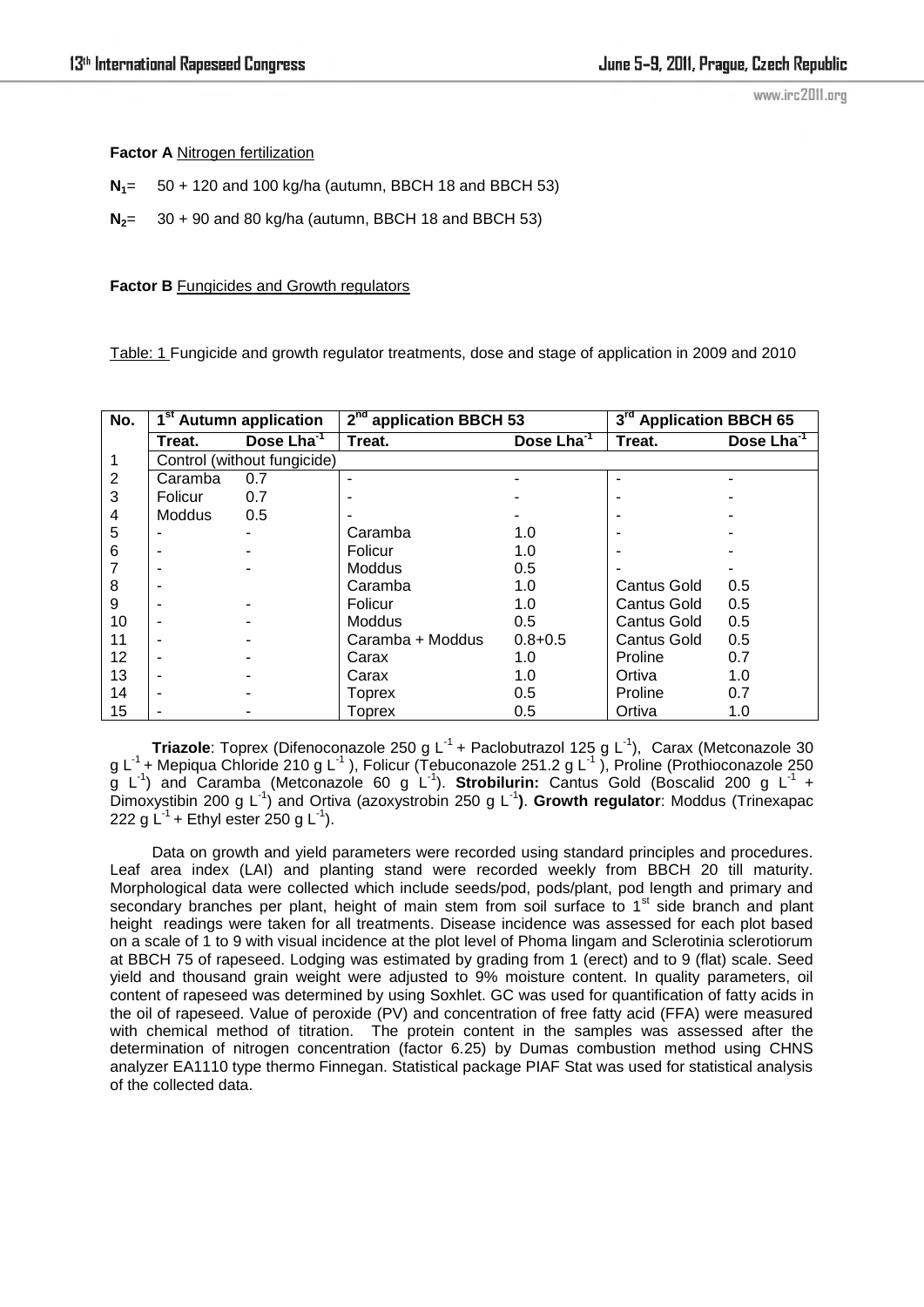## **Results and Discussion**

 Important results of only one experiment from RH in 2010 are presenting here with brief description. In this experiment, effect of fungicides on growth parameters of rapeseed showed that LAI was affected significantly. Autumn applied fungicides and control (without fungicide) gave minimum value of LAI over other treatments at BBCH 72. Triazole and strobilurin delayed senescence which is the reason of higher value of LAI compared to control. Toprex + Ortiva application induced maximal LAI compared to other treatments. Same results were reported in other executed experiments.

Table 2 Effect of different fungicides on growth, yield and quality parameters of rapeseed under two levels of nitrogen in Rauischholzhausen, 2010

| Trea.                         |                | Growth and Yield parameters |                   |             | <b>Quality parameters</b> |                   |                    |                   |          |
|-------------------------------|----------------|-----------------------------|-------------------|-------------|---------------------------|-------------------|--------------------|-------------------|----------|
|                               | LAI            | <b>Plant</b>                | <b>TGW</b>        | <b>Seed</b> | Oil                       | Protei            | <b>FFA</b>         | <b>PV</b>         | $C$ 18:1 |
|                               | <b>BBCH 72</b> | height                      | g                 | yield       | $\%$                      | n.                | %                  | mequ/kg           | %        |
|                               |                | cm                          |                   | dt/ha       |                           | $\%$              |                    |                   |          |
| 1                             | 4.60e          | 156.3 bcd                   | 4.00 abc          | 33.6        | 45.4 cd                   | 20.9              | $0.92$ abc         | 4.05              | 59.2 ab  |
| $\mathbf 2$                   | 5.01 bcde      | 159.7 ab                    | 3.94 bcd          | 36.2        | 45.0 d                    | 20.4              | 0.82c              | 4.09              | 59.0 b   |
| 3                             | 4.63 e         | 162.5 a                     | 3.96 bcd          | 37.8        | 45.4 cd                   | 21.4              | 0.84c              | 3.88              | 59.2 ab  |
| 4                             | 4.73 e         | 158.1 abc                   | 3.92 bcd          | 36.0        | 45.5 bcd                  | 20.8              | 0.89 <sub>bc</sub> | 4.15              | 59.1 ab  |
| 5                             | 5.41 ab        | 154.7 bcde                  | 4.01 abc          | 36.9        | 45.3 cd                   | 20.7              | $0.94$ abc         | 4.48              | 59.2 ab  |
| 6                             | 4.79 de        | 150.9 e                     | 4.07 ab           | 36.5        | 45.4 cd                   | 20.9              | $0.94$ abc         | 3.74              | 59.1 ab  |
| $\overline{\mathbf{r}}$       | 5.26 abcd      | 154.4 cde                   | 3.94 bcd          | 36.4        | 45.3 cd                   | 20.7              | 0.86 bc            | 4.01              | 58.8 c   |
| 8                             | 4.88 cde       | 154.7 bcde                  | 3.86 cd           | 36.8        | 45.6 bcd                  | 21.3              | $0.91$ abc         | 4.11              | 59.1 ab  |
| 9                             | 5.28 abc       | 153.1 cde                   | 4.13 a            | 37.8        | 45.1 d                    | 21.0              | 1.04a              | 4.24              | 59.2 ab  |
| 10                            | 5.33 abc       | 155.9 bcde                  | $4.05$ ab         | 37.2        | 46.0 abc                  | 20.5              | $0.93$ abc         | 3.89              | 59.2 ab  |
| 11                            | 5.58a          | 154.1 cde                   | 3.93 bcd          | 37.7        | 45.7 abcd                 | 20.6              | 0.98ab             | 4.28              | 59.2 ab  |
| 12                            | 5.34 abc       | 151.3 de                    | 4.05 ab           | 35.6        | 46.5 a                    | 20.4              | 0.81c              | 4.08              | 59.3 a   |
| 13                            | 5.52a          | 155.0 bcde                  | 4.04 ab           | 37.4        | 46.5 a                    | 20.8              | 0.81c              | 4.25              | 59.3 a   |
| 14                            | 5.49a          | 158.1 abc                   | 3.84 <sub>d</sub> | 37.1        | 46.3 ab                   | 20.3              | $0.86$ bc          | 3.87              | 59.3 a   |
| 15                            | 5.61a          | 157.5 abc                   | 3.92 bcd          | 38.0        | 46.3 ab                   | 21.0              | $0.92$ abc         | 4.24              | 59.1 ab  |
| $\overline{\text{LSD}}_{0.0}$ |                | 4.05                        | 0.15              | ns          |                           |                   |                    |                   | 0.22     |
| 5                             | 0.47           |                             |                   |             | 0.74                      | ns                | 0.13               | ns                |          |
| $\overline{N_1}$              |                | 156.8a                      |                   |             |                           |                   |                    |                   |          |
|                               | 5.36a          |                             | 3.95              | 37.6 a      | 45.3 b                    | 21.0a             | 0.96a              | 3.75 <sub>b</sub> | 59.3 a   |
| N <sub>2</sub>                | 4.96 b         | 154.7 b                     |                   |             | 46.1 a                    | 20.5 <sub>b</sub> |                    | 4.43 a            | 59.0 b   |
|                               |                |                             | 4.00              | 35.9 b      |                           |                   | 0.83 <sub>b</sub>  |                   |          |
| LSD <sub>0.0</sub>            | 0.17           | 1.48                        | ns                |             | 0.27                      | 0.24              | 0.05               | 0.17              | 0.08     |
| 5                             |                |                             |                   | 0.92        |                           |                   |                    |                   |          |

Plant height of rapeseed was reduced significantly with application of fungicides over control and autumn applied fungicides. Application of Tebuconazole (Folicur) at blossoming stage (BBCH 53) led to significant reduction of LAI and plant height in comparison with other treatments which is consistent with results reported by Child et al. (1993). Autumn applied Folicur had promising effect in increasing plant height and seed yield over control and other autumn applied treatments. Applications of triazole and strobilurin fungicides alter hormonal level of rapeseed plant, consequently affected LAI and plant height. Strobilurin fungicides are considered better for delaying senescence and increasing leaf area index by decreasing ethylene production compared to azole group of fungicides. In the executed experiments it was observed that alone application of azole reduced LAI while in combination with strobilurin LAI was increased. Lodging control has been shown to be strongly determined by the degree of height reduction achieved by Moddus and Folicur. Effect of fungicides on TGW was statistically significant, whereas non-significant effects were observed on seed yield of rapeseed. Maximum value of TGW was observed with application of Folicur + Catus Gold by other fungicidal treatments. In all experiments Toprex + Ortiva gave better response to enhance seed yield compared to other treatments. Toprex + Ortiva application also increased number of pods per plant, number of branches per plant and number of seeds per pod over other treatments. Higher dose of nitrogen (N1) increased LAI, plant height and seed yield significantly compared to other treatment.